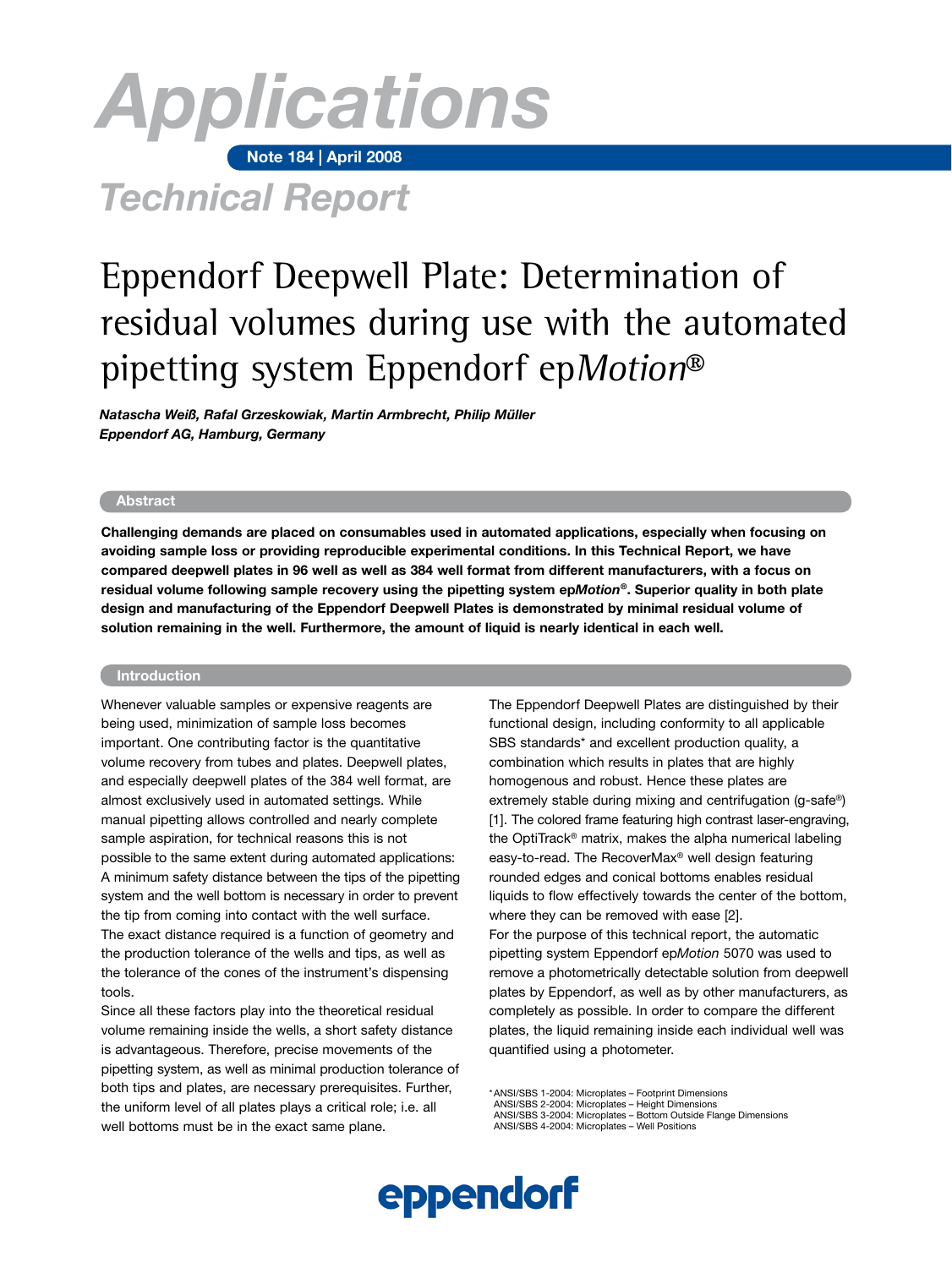# **Materials and Methods**

For each experiment two plates each of the Eppendorf Deepwell Plate 96/2000 µl and 384/200 µl as well as two plates of the corresponding formats by other manufacturers were used. A working solution of 5 mM ABTS (2,2'-azinobis (3-ethylbenzthiazolin-6-sulfonic acid)) (Roche) was used.

All pipetting steps were performed in the Eppendorf ep*Motion*, set to pipetting mode, using identical tips. The safety distance between tip and well bottom was minimized as described in the Eppendorf Userguide 005 [3]. The volumes of ABTS solution, outlined in table 1, were pipetted into each well, and the exact same volume was subsequently removed during the next step. Water was added to the residual volume remaining inside each well (table 1) and mixed by pipetting up and down. 50 µl each were transferred from each well into an assay plate (Nunc PS 96 well F-bottom plate (#269620)). In order to determine the concentration of ABTS the plate was measured at 340 nm in a Flash-Scan plate reader (Analytik-Jena, Germany).

The residual liquid remaining in each well was quantified by comparison to a standard curve.

**Table 1:** Pipetting pattern for ep*Motion*

| <b>DWP</b> | Pipette<br>tip | Addition and removal* of<br><b>ABTS</b> solution | Addition of<br>water | Transfer into<br>assay plate |
|------------|----------------|--------------------------------------------------|----------------------|------------------------------|
| 2000 µl    | 300 ul         | 200 ul                                           | $200$ $\mu$          | 50 ul                        |
| 200 µl     | 50 ul          | $50 \mu$                                         | $100 \mu$            | $50 \mu$                     |

\*In order to remove the exact same amount of liquid, the ep*Motion* needs to be instructed that more liquid is present inside the wells than there actually is, as the residual volumes remaining in the wells due to the safety distance is already taken into account by the instrument.

The protocol did not take into consideration the fact that the total volume (residual volume + added water) will increase with increasing residual volume. Since these residual volumes are small in relation to the water, this error is negligible.

# **Results and Discussion**

Data obtained from both plate formats demonstrate that the residual volumes remaining inside the deepwell plates by Eppendorf are smaller than the liquid remaining in the tested plates of other manufacturers (Fig. 1 a+b, 2 a–e, 3 a–d). On average, less than 2 µl remain in each well of an Eppendorf Deepwell Plate 96/2000 µl and less than 0.15 µl remain in each well of the 384/200 µl plate. These values are higher in competitors' plates (Fig. 1). The color graphics

(Fig. 2+3) clearly show that in addition to retaining a very small volume, these small volumes remaining in Eppendorf Deepwell Plates are highly homogenous. Other manufacturers' plates, especially those from manufacturer G, display larger variations. These variations may be a consequence of the plate material and production process, or they may be due to well geometry.

#### Fig. 1a: Residual volumes deepwell plate 96 wells – 2000 µl Fig. 1b: Residual volumes deepwell plates 384 wells – 200 µl





**Figures 1 a and b:** Averages and standard deviations of residual volumes in all deepwell plates tested. (a) 96 wells, 2000 µl (n=96); (b) 384 wells, 200 µl (n=384).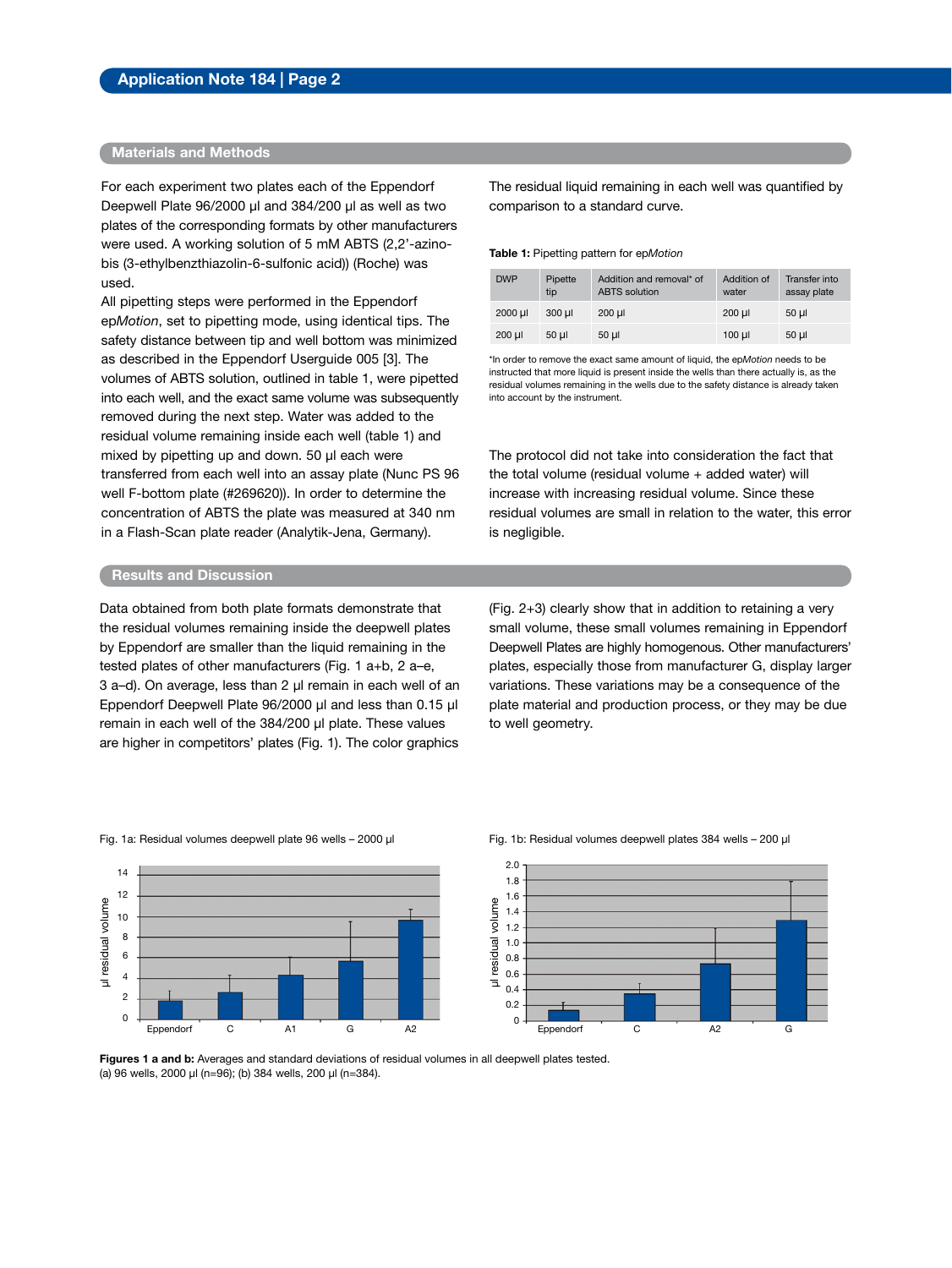

**2a** Eppendorf Deepwell Plate 96/2000 µl

**2c** Competitor A1 – 96 wells, 2000 µl **2d** Competitor G – 96 wells, 2000 µl





Figures 2 a-e: Depiction of residual volumes per well in all deepwell plates of the 96 well format, 2000 µl, tested. Volume ranges are represented by different colours as indicated in the legend.





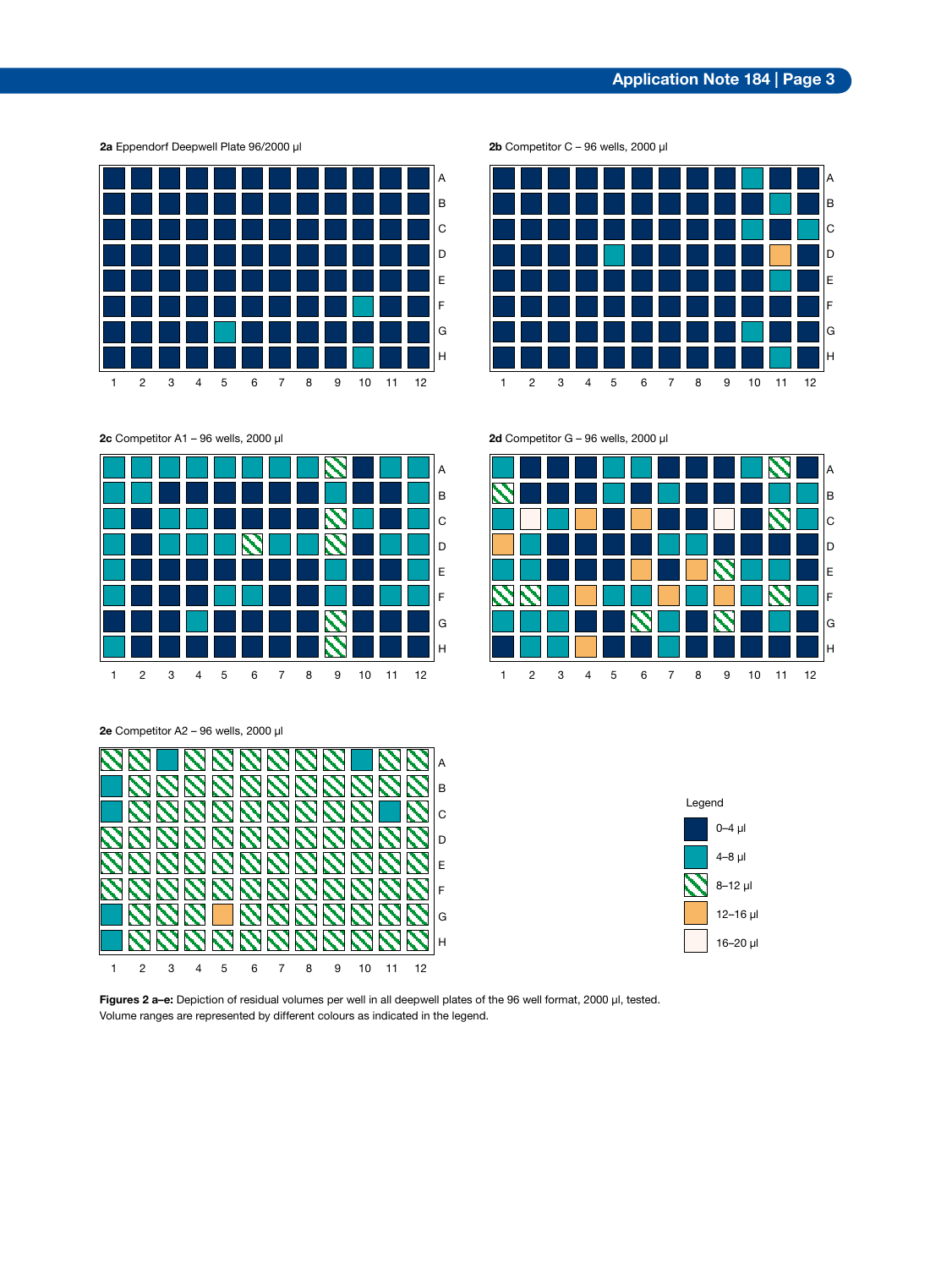# **Application Note 184 | Page 4**

**3a** Eppendorf Deepwell Plate 384/200 µl

A B  $\mathcal{C}$ D E F G H I J K L M N l o P

10 11 12 13 14 15 16 17 18 19 20 21 22 23 24





**3c** Competitor A2 – 384 wells, 200 µl **3d** Competitor G – 384 wells, 200 µl



#### Legend



**Figures 3 a–d:** Depiction of residual volumes per well in all deepwell plates of the 384 well format, 200 µl, tested. Volume ranges are represented by different colours as indicated in the legend.

# **Conclusion**

The data presented in this report verify the functional design and high production quality of the Eppendorf Deepwell Plates. The RecoverMax well geometry ensures sample collection directly at the bottom of the well, where it can be recovered easily. These unique features contribute to the efficient utilization of precious samples as well as expensive reagents. Careful selection of raw materials, combined with an optimized production process, result in plates whose extremely tight tolerances and level well bottom planes render them ideally suited for automated processes.

# **References**

- [1] Eppendorf Application Note 146: Eppendorf Plate® Deepwell 96 und 384: g-Safe® Investigating stability during centrifugation of Eppendorf Plate Deepwell (http://www.eppendorf.com)
- [2] Eppendorf Application Note 145: Eppendorf Plate® Deepwell 96 und 384: RecoverMax® Investigation into the impact of an optimized well design on resuspension properties, sample losses and contamination effects (http://www.eppendorf.com)
- [3] Userguide ep*Motion* 5070/5075 No. AU005: Minimization of remaining volumes in plates and tubes (http://www.eppendorf.com).

#### **3b** Competitor C – 384 wells, 200 µl